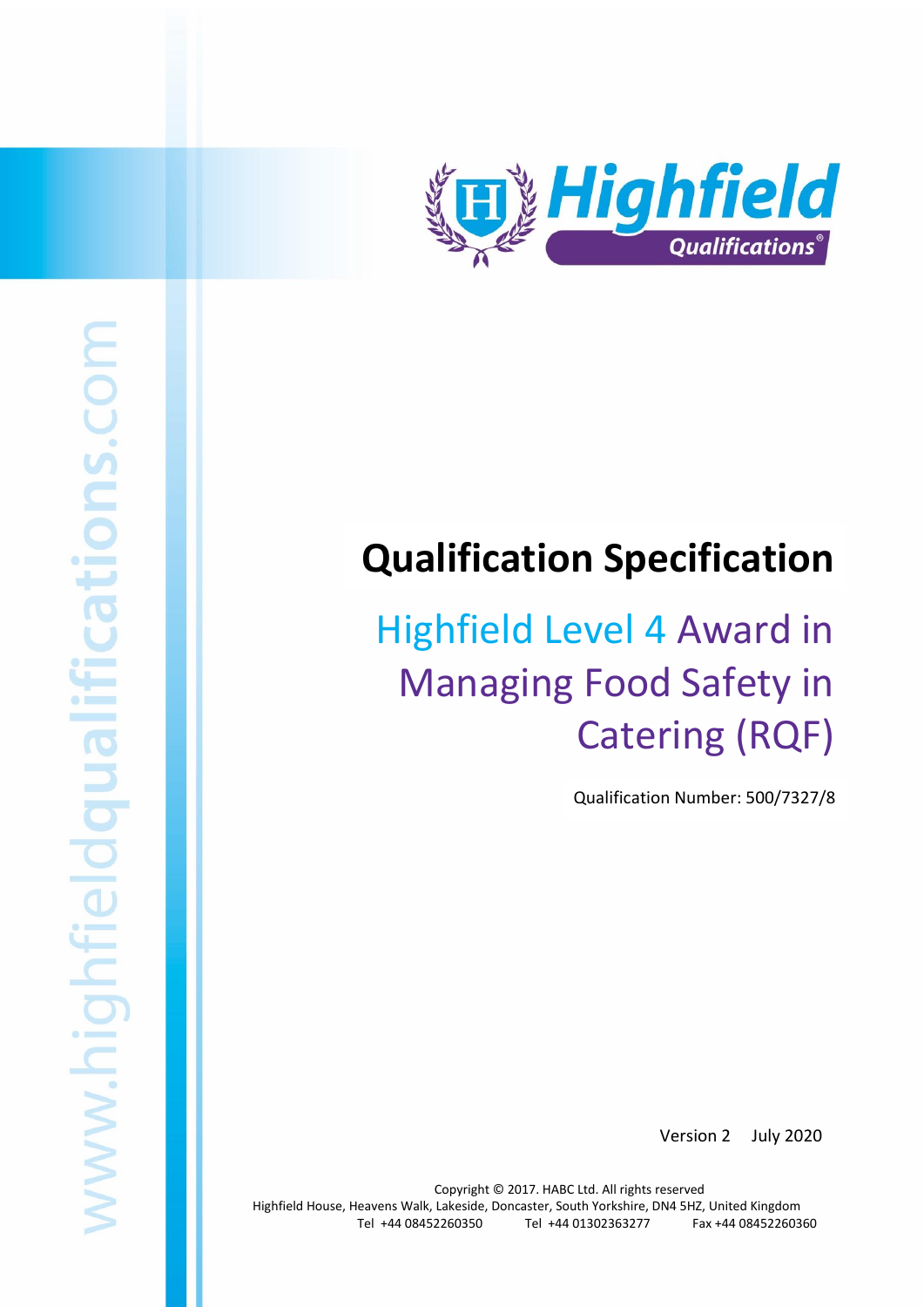

# **Contents**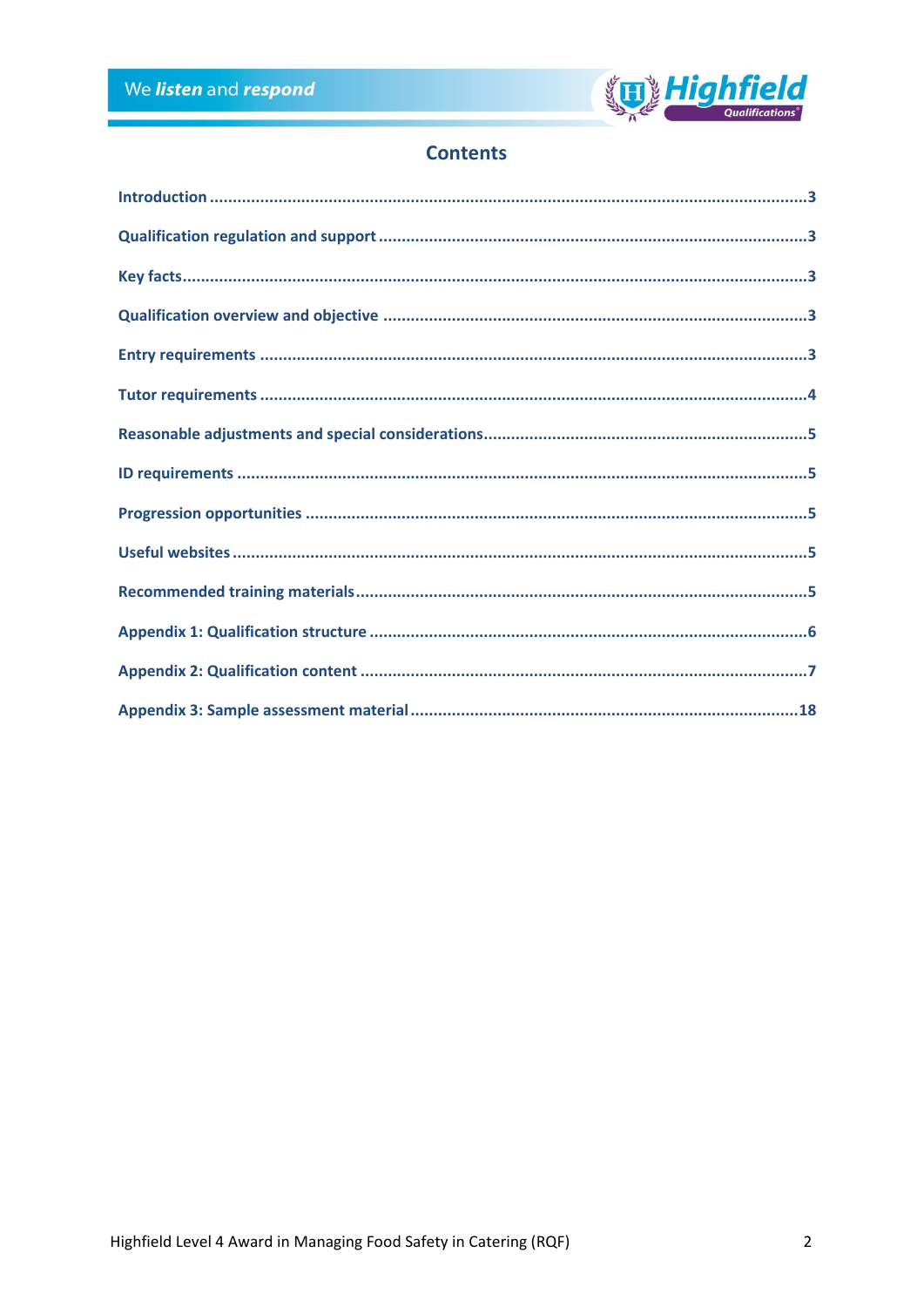

# **Highfield Level 4 Award in Managing Food Safety in Catering (RQF)**

## <span id="page-2-0"></span>**Introduction**

This qualification specification is designed to outline all you need to know to offer this qualification at your centre. If you have any further questions, please contact your account manager.

#### <span id="page-2-1"></span>**Qualification regulation and support**

The Highfield Level 4 Award in Managing Food Safety in Catering has been developed and is awarded by Highfield Qualifications and sits on the Regulated Qualifications Framework (RQF). The RQF is a qualification framework regulated by Ofqual.

#### <span id="page-2-2"></span>**Key facts**

| <b>Qualification number:</b>           | 500/7327/8                              |
|----------------------------------------|-----------------------------------------|
| Learning aim reference:                | 50073278                                |
| <b>Credit value:</b>                   | 6                                       |
| <b>Assessment method:</b>              | Multiple-choice and written examination |
| <b>Guided learning hours (GLH):</b>    | 40                                      |
| <b>Total qualification time (TQT):</b> | 60                                      |

#### <span id="page-2-3"></span>**Qualification overview and objective**

The objective of this qualification is to prepare learners for employment in a catering role, or to support a role in the workplace.

The qualification is intended for those whose job requires them to have some responsibility for food safety. Learners are likely to have management responsibilities for an operational team.

This qualification covers the subject of food hygiene at a suitable depth to ensure learners have a thorough knowledge of hazards and controls; its focus is on the importance of developing, implementing and monitoring food safety procedures.

Its topics are regarded by the Foods Standards Agency as being important to maintaining good practice in the production of safe food.

#### <span id="page-2-4"></span>**Entry requirements**

It is advised that learners already hold the Level 3 Award in Food Safety in Catering, or equivalent.

It is also advised that learners have a minimum of Level 2 in literacy and numeracy, or equivalent.

#### **Guidance on delivery**

The total qualification time for this qualification is 60 and of this 40 are recommended as guided learning hours.

TQT is an estimate of the total number of hours it would take an average learner to achieve and demonstrate the necessary level of attainment to be awarded with a qualification, both under direct supervision (forming guided learning hours) and without supervision (all other time). TQT and GLH values are advisory and assigned to a qualification as guidance.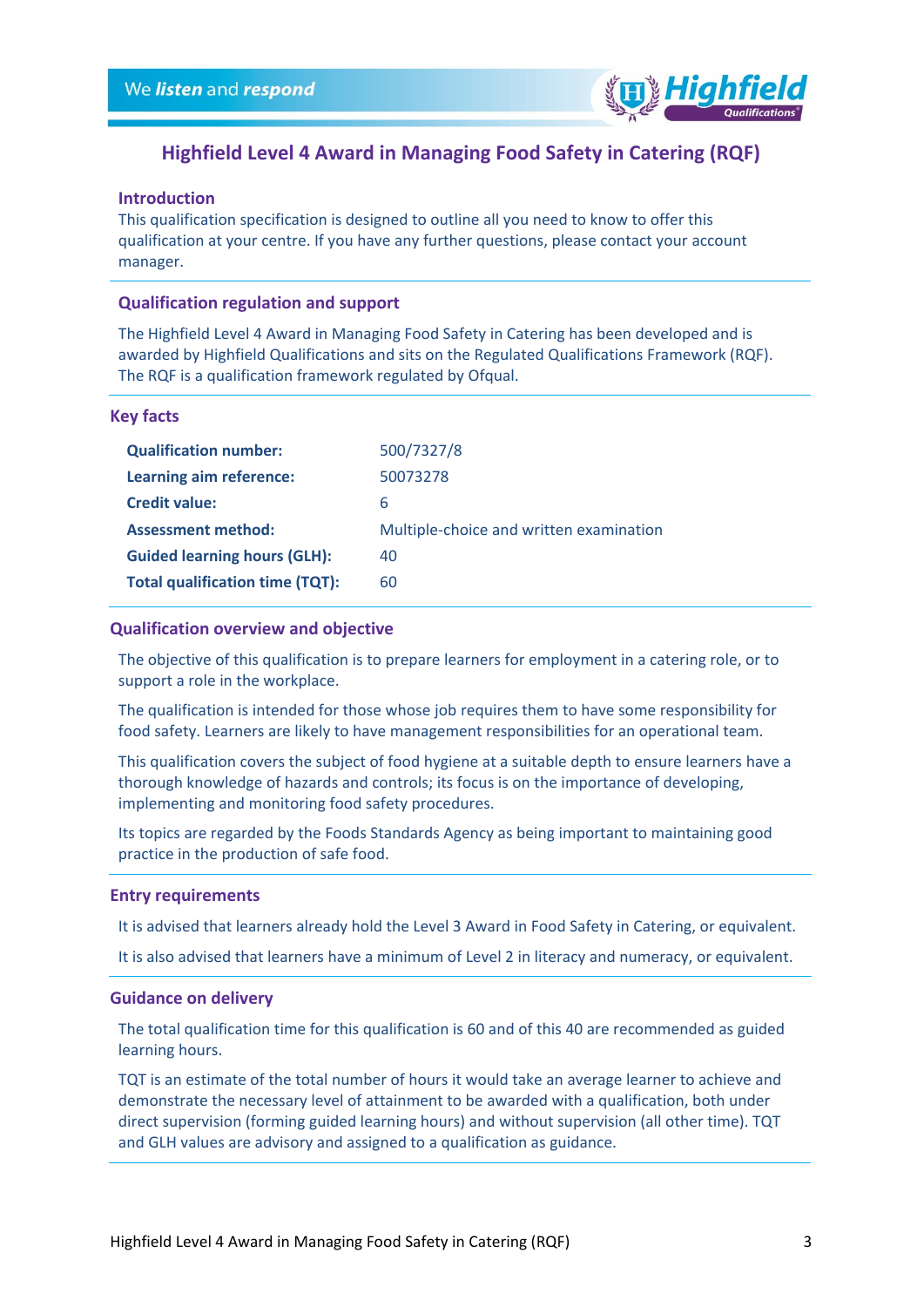

### **Guidance on assessment**

This qualification is assessed by a 2-part examination:

- part one is a 30-question multiple-choice examination
- part two is a written examination where learners must answer choose 4 questions. The total mark available in this section is 70 marks

Successful learners must achieve a total of at least 50 marks out of 100 across the two parts of the exam. A Merit will be awarded at 60/100 and a Distinction will be awarded at 70/100. The duration of the examination is 2 ½ hours.

Centres must take all reasonable steps to avoid any part of the assessment of a learner (including any internal quality assurance and invigilation) being undertaken by any person who has a personal interest in the result of the assessment.

### **Recognition of prior learning (RPL)**

Centres may apply to use recognition of prior learning or prior achievement to reduce the amount of time spent in preparing a learner for assessment. For further information on how centres can apply to use RPL as described above, please refer to the Recognition of Prior Learning (RPL) Policy in the members' area of the Highfield website. This policy should be read in conjunction with this specification and all other relevant Highfield documentation.

## <span id="page-3-0"></span>**Tutor requirements**

Highfield Qualifications recommends that nominated tutors for this qualification have teaching experience and hold a qualification in the relevant subject area.

Therefore, it is recommended that nominated tutors have a Level 4 Food Safety qualification from a recognised awarding body, together with relevant work experience and a training qualification or training experience.

### *Suitable Subject Area Qualifications may include:*

- Degree or DipHE in a related subject such as:
	- − Food Science
	- − Environmental Health
	- − Home Economics
	- − Microbiology
	- − or one that contains elements of these subjects
- HNC/D in a related subject (as outlined above);
- Level 4 qualification in Food Safety or equivalent;
- Graduate Diploma in Food Science and Technology of the Institute of Food Science and 5 Technology; or
- any other HABC approved qualification.

#### *Suitable Teaching Qualifications include:*

- Highfield Level 3 Award in Delivering Training (RQF);
- Highfield Level 3 International Award in Delivering Training (IADT);
- Level 3 or 4 PTLLS or above;
- Diploma or Certificate in Education;
- Bachelors or Masters Degree in Education;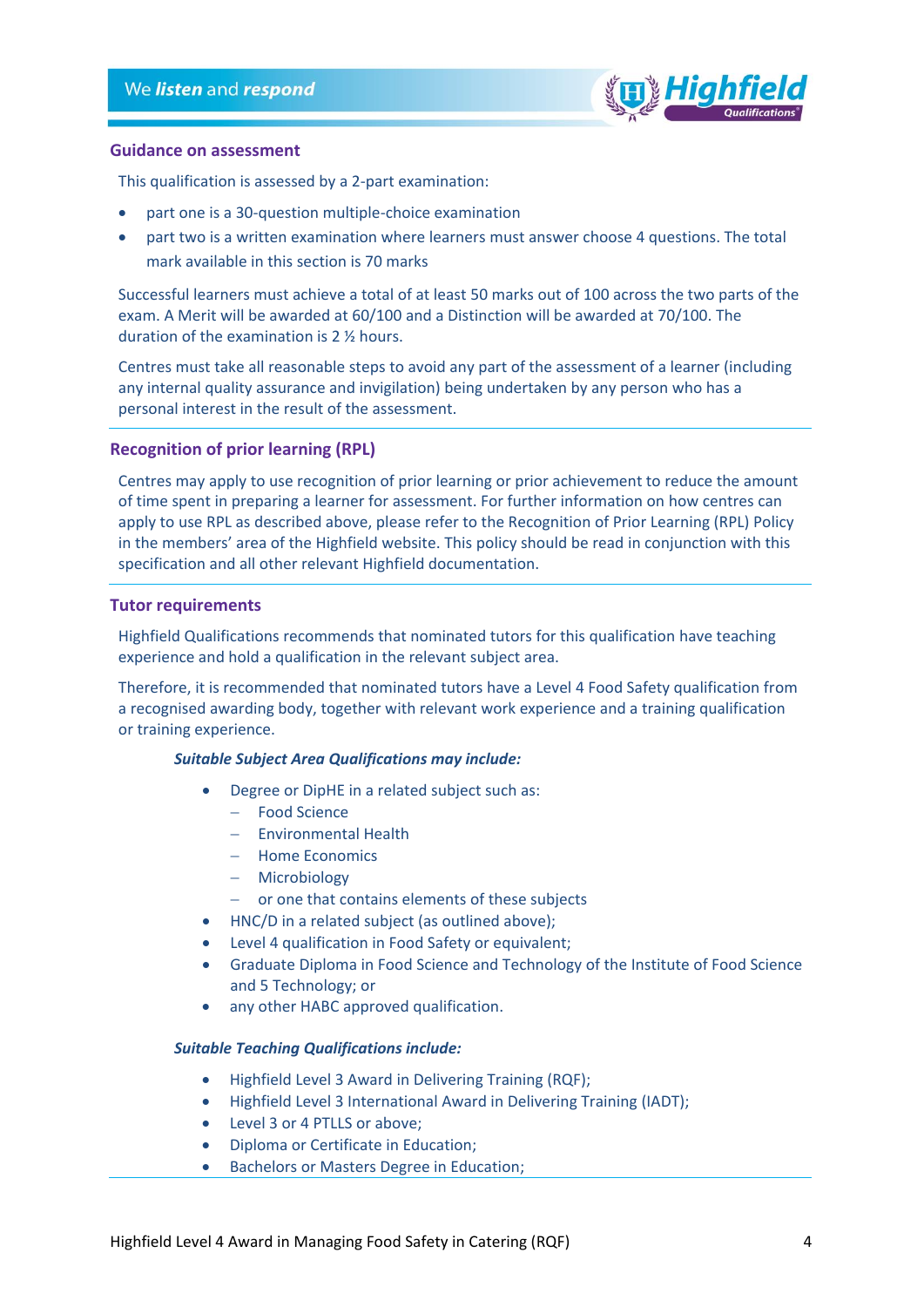

- City and Guilds Teachers Certificate or equivalent;
- Level 3 or 4 NVQ in Training and/or Development;
- Professional Trainers Certificate; or
- Proof of at least 30 hours of training in any subject.

It is also recommended that Nominated Tutors are able to demonstrate relevant experience and knowledge in a work context and provide evidence of engagement with the subject field and continuing professional development.

#### <span id="page-4-0"></span>**Reasonable adjustments and special considerations**

Highfield Qualifications has measures in place for learners who require additional support. Please refer to Highfield Qualifications' Reasonable Adjustments Policy for further information/guidance.

#### <span id="page-4-1"></span>**ID requirements**

It is the responsibility of the centre to have systems in place to ensure that the person taking an assessment is indeed the person they are claiming to be. All centres are therefore required to ensure that each learner's identification is checked before they undertake the assessment. Highfield Qualifications recommends the following as proof of a learner's identity:

- a valid passport (any nationality)
- a signed UK photocard driving licence
- a valid warrant card issued by HM forces or the police
- another photographic ID card, e.g. employee ID card, student ID card, travel card etc.

If a learner is unable to produce any of the forms of photographic identification listed above, a centre may accept another form of identification containing a signature, for example, a credit card. Identification by a third-party representative, such as a line manager, human resources manager or invigilator, will also be accepted.

## **For more information on learner ID requirements, please refer to Highfield Qualifications' Core Manual.**

#### <span id="page-4-2"></span>**Progression opportunities**

On successful completion of this qualification, learners may wish to continue their development by undertaking one of the following:

- Level 5 Food Safety qualifications
- Hospitality competency-based qualifications

### <span id="page-4-3"></span>**Useful websites**

- [www.highfieldqualifications.com](http://www.highfieldqualifications.com/)
- [www.highfield.co.uk](http://www.highfield.co.uk/)
- [www.food.gov.uk](http://www.food.gov.uk/)

#### <span id="page-4-4"></span>**Recommended training materials**

Hygiene for Management, Sprenger, R.A. Highfield.co.uk Ltd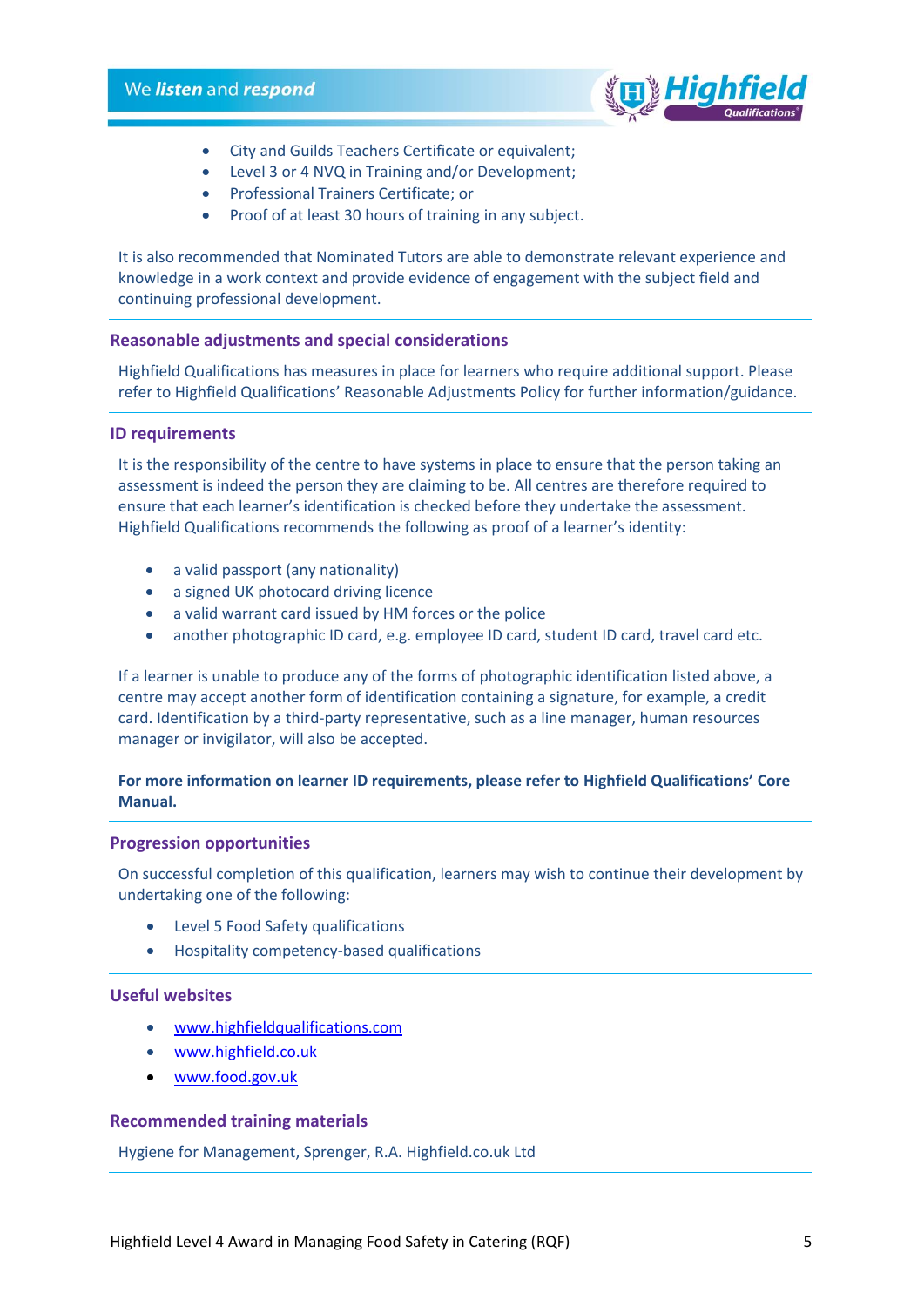

Intermediate HACCP, Wallace, Carol A. Highfield.co.uk Ltd

## <span id="page-5-0"></span>**Appendix 1: Qualification structure**

To complete the *Highfield Level 4 Award in Managing Food Safety in Catering (RQF)*, learners must complete the one unit contained within the mandatory group.

## **Mandatory group**

| Unit<br>Unit title<br>reference |                                                                  | <b>Level</b> | <b>GLH</b> | Credit |
|---------------------------------|------------------------------------------------------------------|--------------|------------|--------|
|                                 | H/502/0390 The Principles of Food Safety Management for Catering |              | 40         |        |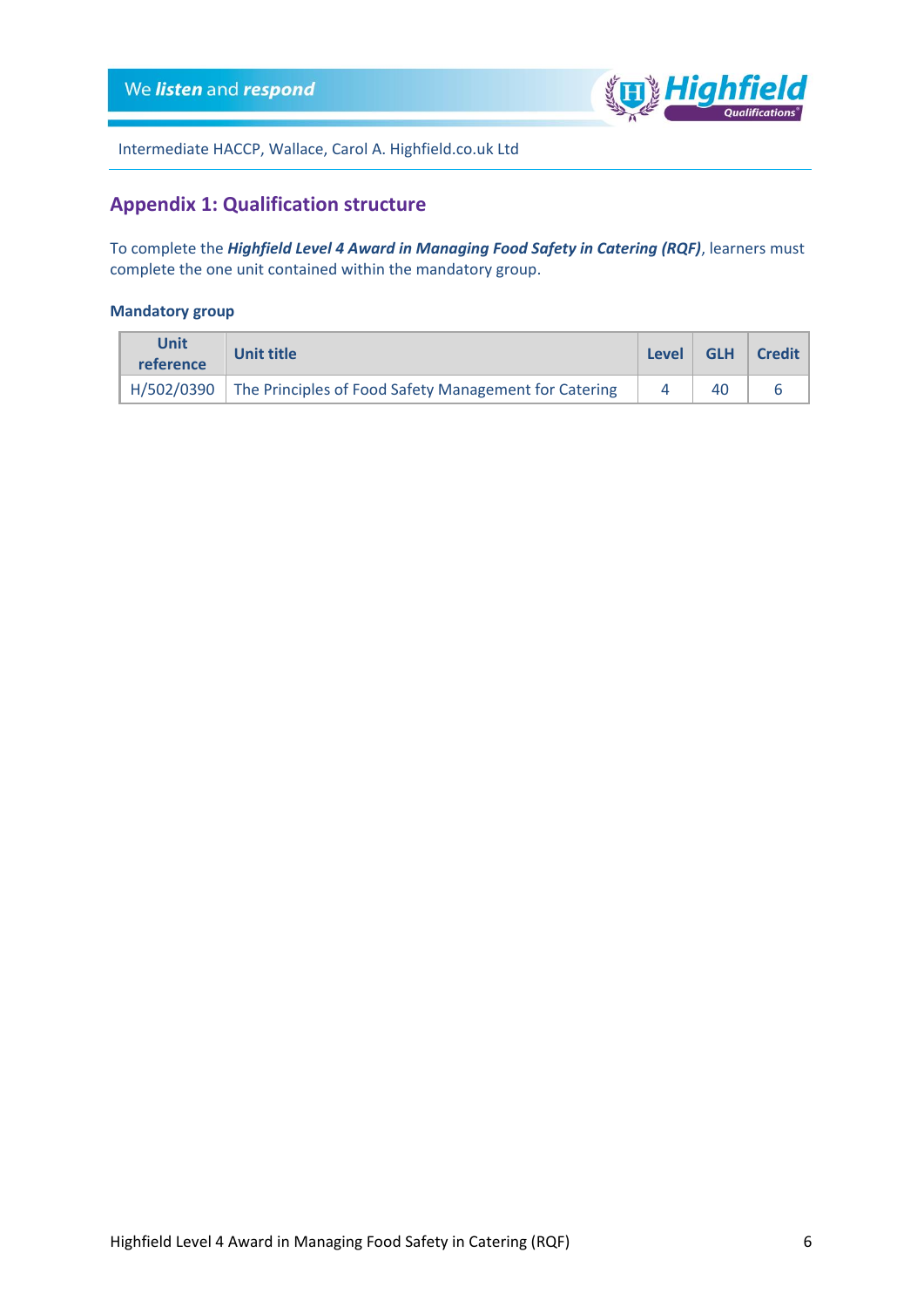

# <span id="page-6-0"></span>**Appendix 2: Qualification content**

## **Unit 1: The Principles of Food Safety Management for Catering**

Unit number: H/502/0390 Credit: 6 GLH: 40 Level: 4

| <b>Learning Outcomes</b> |                                                                                                        | <b>Assessment Criteria</b> |                                                                                                                                                         |  |
|--------------------------|--------------------------------------------------------------------------------------------------------|----------------------------|---------------------------------------------------------------------------------------------------------------------------------------------------------|--|
| <b>The learner will</b>  |                                                                                                        | The learner can            |                                                                                                                                                         |  |
| 1.                       | <b>Understand how food business operators</b><br>can ensure compliance with food safety<br>legislation | 1.1                        | Explain food business operator and staff<br>responsibilities with regard to food safety<br>legislation                                                  |  |
|                          |                                                                                                        | 1.2                        | Analyse the requirements of food safety<br>legislation and procedures for compliance<br>and enforcement                                                 |  |
|                          | 2. Understand the operational requirements<br>needed to ensure food safety                             | 2.1                        | Explain how the design, layout, construction<br>and maintenance of premises and<br>equipment can affect food safety                                     |  |
|                          |                                                                                                        | $2.2^{\circ}$              | Discuss the implementation, management<br>and application of good hygiene practices,<br>to include cleaning, disinfection and pest<br>control           |  |
|                          |                                                                                                        | 2.3                        | Explain procedures for supplier and stock<br>control                                                                                                    |  |
|                          |                                                                                                        | 2.4                        | Describe operational methods and safe<br>working practices                                                                                              |  |
| 3.                       | Understand how to establish food safety<br>management procedures                                       | 3.1                        | Outline processes for designing and<br>implementing food safety management<br>procedures, including allocating resources,<br>roles and responsibilities |  |
|                          |                                                                                                        | 3.2                        | Analyse the risks to food safety from<br>microbial, physical, chemical and allergenic<br>hazards in a specified food business                           |  |
|                          |                                                                                                        | 3.3 <sub>1</sub>           | Communicate food safety management<br>information to staff, visitors and suppliers                                                                      |  |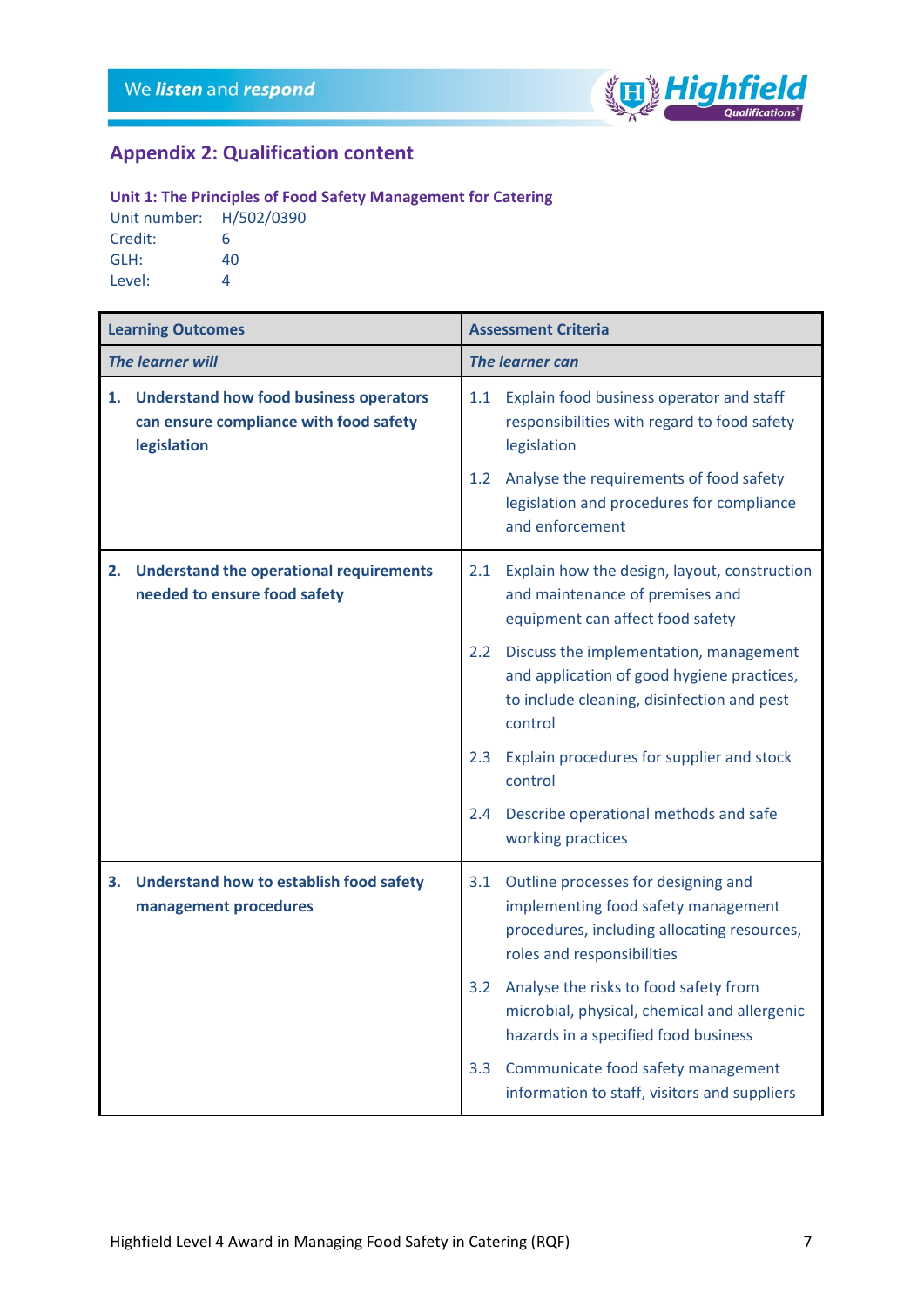

| <b>Learning Outcomes</b> |                                                                    | <b>Assessment Criteria</b> |                                                                                                             |  |
|--------------------------|--------------------------------------------------------------------|----------------------------|-------------------------------------------------------------------------------------------------------------|--|
| <b>The learner will</b>  |                                                                    | <b>The learner can</b>     |                                                                                                             |  |
|                          |                                                                    |                            | 3.4 State the need for, and benefits of, staff<br>training and the maintenance of training<br>records       |  |
| 4.<br>safety             | Understand the controls required for food                          | 4.1                        | Review controls for microbial, physical,<br>chemical and allergenic hazards in a<br>specified food business |  |
|                          |                                                                    | 4.2                        | Discuss methods for monitoring and<br>recording food safety hazards                                         |  |
|                          |                                                                    | 4.3                        | Determine the corrective actions required if<br>food safety hazards are not controlled                      |  |
|                          | 5. Understand how to maintain food safety<br>management procedures | 5.1                        | Explain methods for verifying the<br>effectiveness of food safety management<br>procedures                  |  |
|                          |                                                                    | 5.2                        | Describe circumstances that require<br>adjustment of food safety management<br>procedures                   |  |
|                          |                                                                    | 5.3                        | Describe how to implement adjustments to<br>food safety management procedures                               |  |
|                          |                                                                    | 5.4                        | Outline strategies for developing and<br>maintaining a food safety culture within an<br>organisation        |  |

## **Indicative content**

- **Introduction to Food Safety and Contamination**
- Candidates must understand the importance of food safety management in catering by being able to:
	- o define key terms relating to food safety including:
		- − define food safety/hygiene, food poisoning, contamination, hazard, risk, control, monitoring, corrective action, verification, food safety management system, pathogen, safe food
	- o identify the benefits of good and the costs of poor food hygiene:
		- − describe the benefits to food businesses, consumers and food handlers of high standards of food hygiene
		- explain the moral, legal and economic impact of poor food hygiene practices to food businesses, consumers and food handlers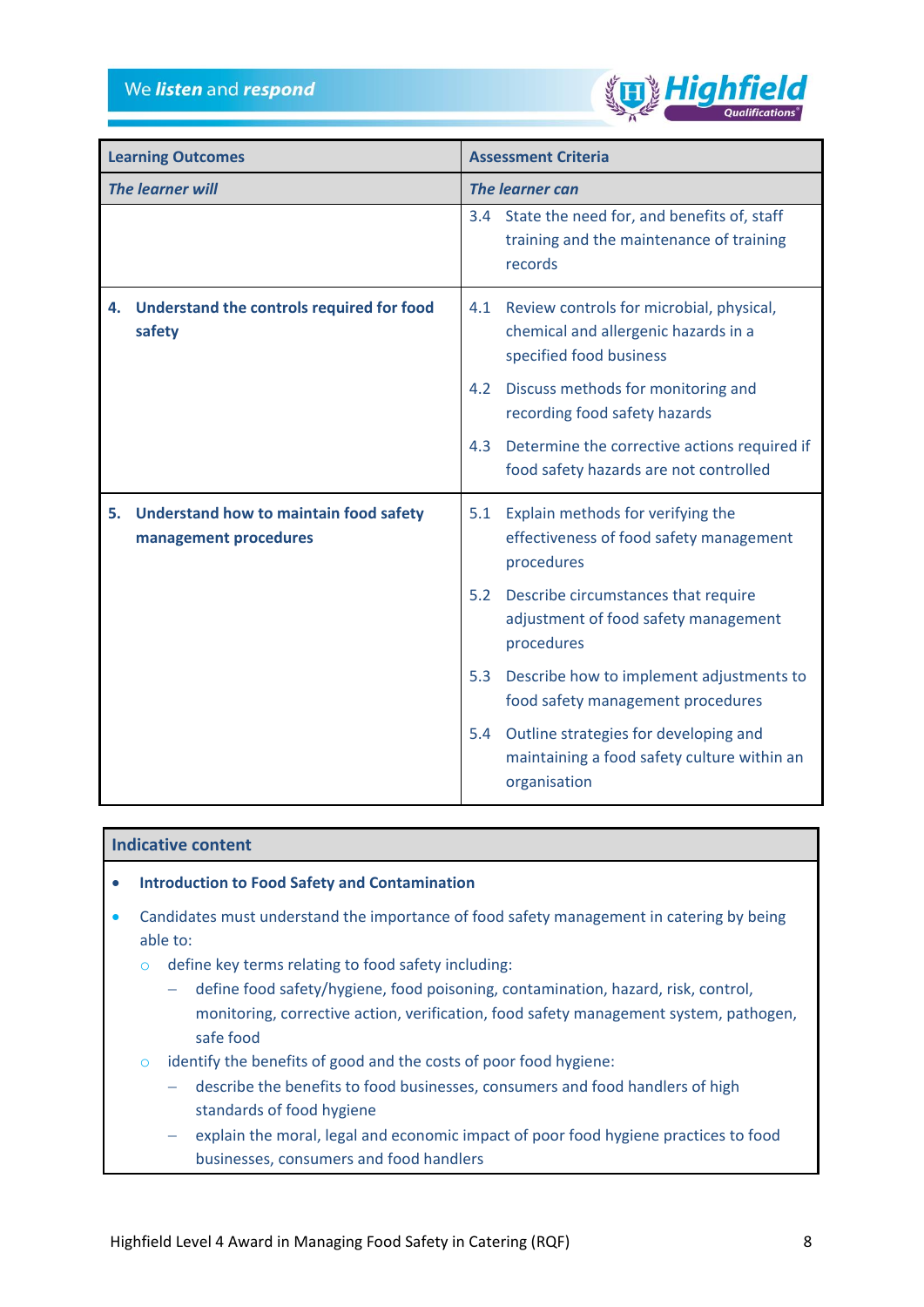

- explain the importance of food safety procedures:
	- evaluate the most recent incidents of reported food borne illness regarding causative organisms and food vehicles and give reasons for seasonal variations in reported outbreaks
- o outline the characteristics of different food types:
	- − identify, providing examples the main characteristics of high risk, raw, low risk and ready to eat raw foods and outline the dangers associated with contamination of each food type
- o explain the four main types of contamination associated with the production of food and analyse the risks posed to food safety, identify how they may occur and give examples of how they can be controlled and managed in the food industry:
	- − define the four main food safety hazards: microbiological, physical, chemical and allergenic
	- − give examples of sources of physical hazards, differentiate between intrinsic and extrinsic contamination and identify suitable policies and procedures to control their prevention, detection and removal
	- − give examples of sources of chemical hazards (inherent and introduced) and compare and contrast suitable policies and procedures to control their prevention, detection and removal
	- describe the main symptoms of an allergenic reaction and give examples of common allergens and identify suitable policies and procedures to prevent consumption by persons who are sensitive to allergens
	- − describe and explain principal routes vehicles and routes of contamination and cross contamination
	- − outline the possible consequences if food safety hazards are not controlled
- **Microbiology (Multiplication & Survival Hazards)**
- Candidates must understand how micro-organisms pose a hazard to food safety by being able to:
	- o discuss the main characteristics of micro-organisms, including optimum growth requirements:
		- − outline the structure, shape and size of bacteria and distinguish between the main types of bacteria
		- − describe how bacteria multiply, and identify factors influencing bacterial growth
		- − state the temperature range of the danger zone, optimum temperatures for bacterial growth, temperatures when most pathogens will stop multiplying and temperatures where they will die
		- − identify timescales involved in bacterial multiplication and explain the significance of the bacterial growth curve
	- o identify effective methods of destroying microbes:
		- − methods include: heat (cooking, pasteurisation, ultra-heat treatment), use of chemicals, such as salt, sugar, acids
		- − outline the principles involved with methods of preservation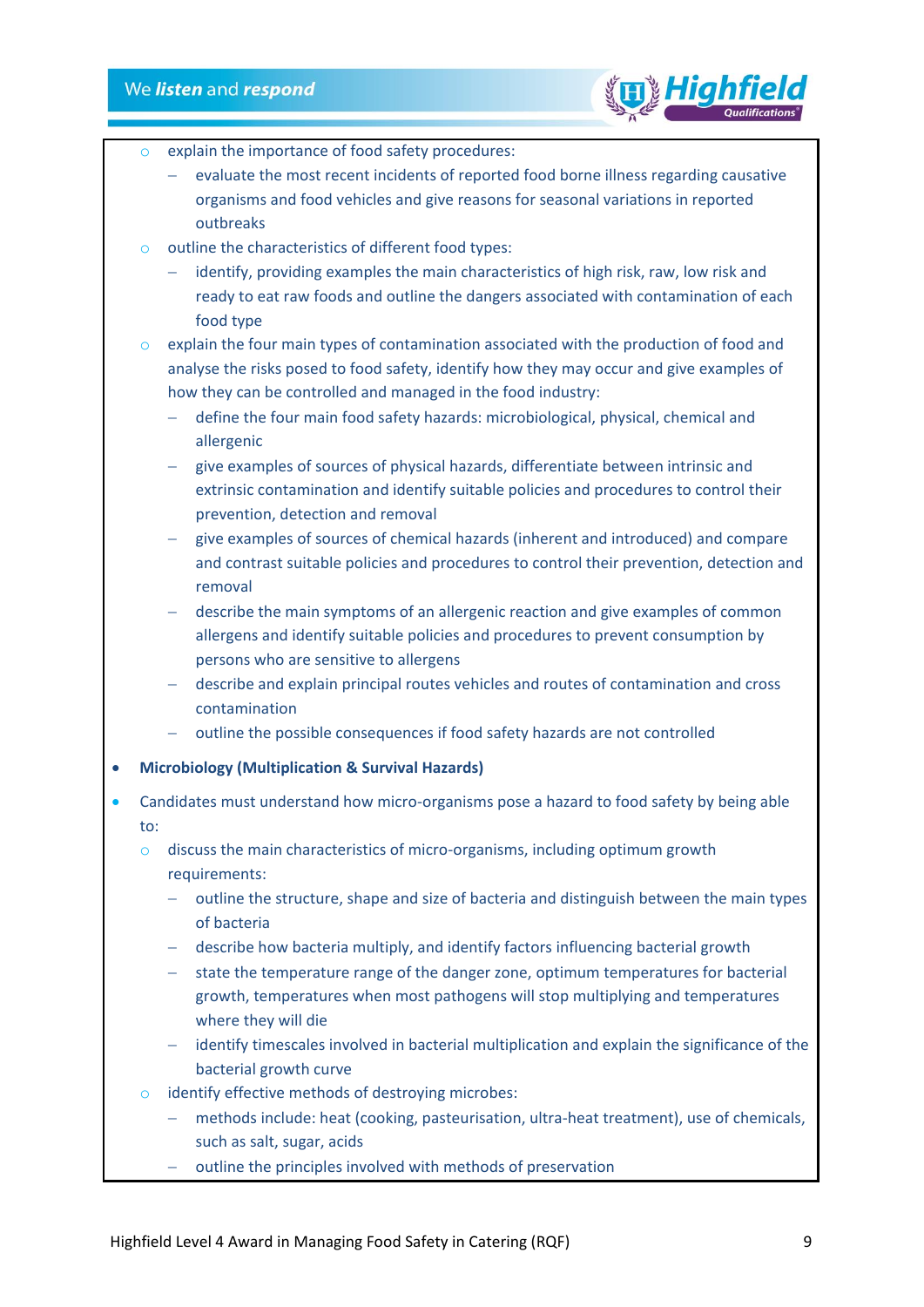- explain how bacterial spores and toxins are formed and why these may pose a hazard within the food industry:
- − explain the terms 'bacterial spore', identify the role spores play in the survival of bacteria, describe the conditions under which spores are formed and the consequences these may have for food safety
- − describe how some bacteria produce toxins and distinguish between exotoxins and endotoxins
- $\circ$  identify the signs of spoilage and identify what may cause spoilage:
	- − signs of spoilage to include bacterial activity, enzyme activity, moulds, physical damage
	- − describe controls which can be utilised to control microbial and enzyme activity to reduce the rate of spoilage in food

## • **Food Borne Illness**

- Candidates must know and understand the main reasons for food poisoning and food borne illnesses and understand the importance of preventing illness by being able to:
	- $\circ$  describe common sources, food vehicles, incubation periods and controls of common food poisoning and food borne disease organisms:
		- − explain the main differences between food poisoning and food borne disease
		- − distinguish the differences between toxic and infectious causes of food borne illness
		- explain the symptoms, sources, incubation periods, and controls for the principal pathogens that cause food poisoning
		- − identify groups of people most at risk from food poisoning
		- explain the symptoms, sources, incubation periods, and controls for the principal pathogens that cause food borne diseases
		- explain the symptoms, sources, incubation periods, and controls for food related viruses and protozoa
	- o know that chemicals, metals, poisonous plants and fish can cause serious problems in the food industry and provide examples of each
	- $\circ$  explain the role of management and environmental health practitioners in outbreak investigation:
		- − identify the role of the manager, supervisor and food handlers regarding food poisoning outbreak investigation
		- − determine, implement and review procedures relating to food poisoning outbreak control
		- − describe the role of the consultant in communicable disease
- **Food Handlers and Personal Hygiene**
- Candidates must understand the importance of ensuring food handlers do not contaminate food by being able to:
	- o outline how people are both sources and causes of food poisoning and identify methods of controlling and monitoring food poisoning and contamination from personnel:
		- explain hazards associated with infections, skin complaints and injury and describe how these can be controlled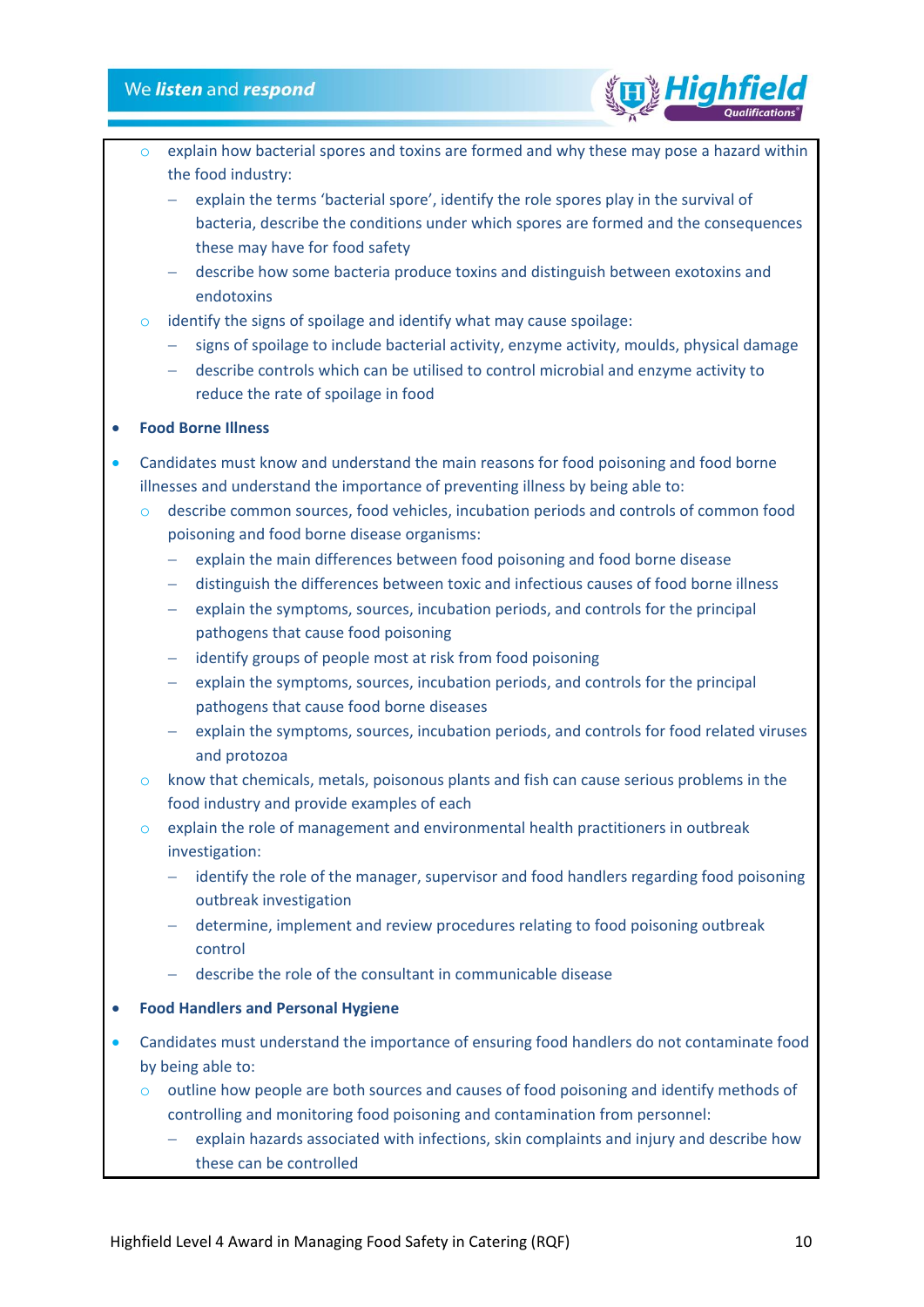

- − describe the responsibilities of all staff regarding personal hygiene
- − describe how non-food handling personnel (for example maintenance, contractors, visitors, delivery personnel) can contaminate food and be able to develop, implement and monitor procedures to control from these personnel
- − outline unhygienic practices to be avoided in food handling areas, describe how they may cause contamination and suggest suitable controls
- − describe the importance of hand wash and explain suitable procedures for effective hand wash. outline important times when hands should be washed
- o discuss the role of management in securing high standards of personal hygiene and preventing contamination of food:
	- − describe how to develop, implement and manage an effective personal hygiene policy
	- − outline the manager's role regarding reporting of illness and establishing and maintaining procedures regarding illness reporting and exclusion
- o outline the characteristics of protective clothing for food handlers:
	- − identify, and evaluate types of protective clothing which may be provided and describe how provision of suitable clothing may prevent contamination of food
	- − outline the hazards which may be associated with wearing of jewellery, personal effects and nail varnish/false nails and lashes and be able to develop, maintain and monitor policies and procedures to control these hazards
- o describe the main legislative requirements relating to personal hygiene
- o identify the importance of excluding food handlers who are ill, and have an awareness of the department of health 'food handlers, fitness to work' guidelines:
	- − state controls necessary for food handlers who are suffering from or suspected of suffering from; food borne illness
- o discuss the benefits and limitations of medical screening for food handlers:
	- − identify why carriers are of concern in the food industry and be able to develop, implement and monitor suitable controls
	- − identify pros and cons of medical screening
	- − identify the personal requirements necessary for food handlers and discuss the need for careful selection of staff
- **Training and Education**
- Candidates must understand how development, implementation and monitoring of food safety training can assist in the prevention of food borne illness and contamination of food by being able to:
	- $\circ$  identify the benefits of training and explain why planned training is essential within a food business:
		- − explain how training can assist in the development of a positive food safety culture
	- o outline the legal requirements relating to training of food handlers
	- o analyse the factors requiring consideration (including content) when developing and implementing a food safety training programme and evaluate how the success of training can be assessed: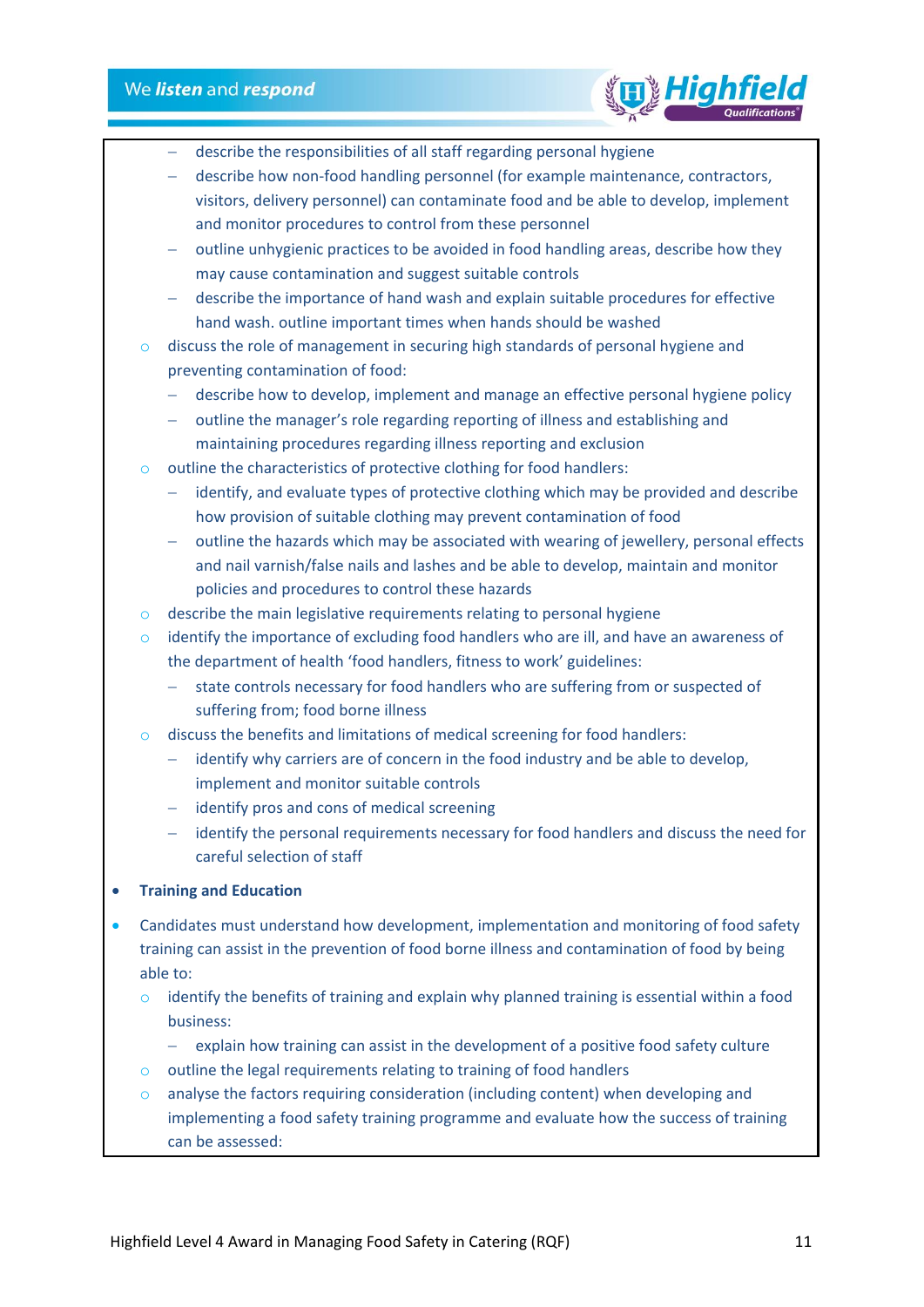- identify the benefits of assessing training needs for all levels of staff (including contractors and temporary staff) when developing food safety training programmes
- state the importance of considering staff role, experience and skill and explain how barriers to learning such as language or literacy may be overcome
- − describe a variety of methods which can be used to effectively communicate information and responsibilities regarding food safety, including procedural and legislative changes
- − describe sources of information and guidance which may be used when developing a food safety training programme
- − know the importance of implementing food safety training and outline methods by which this can be achieved
- explain the reasons for providing feedback to staff regarding food safety matters
- − outline the importance of developing supervisors to enable the effective reporting from management to supervisor regarding food safety and outline the importance of refresher training
- o outline the need for training records:
	- − describe the need for maintenance of accurate and up to date training records
	- − outline how training records can be of use to a food business

## • **Food Hazards and Controls from Purchase to Service**

- Candidates must know and understand the role of the manager with regard to managing operational requirements regarding food production by being able to:
	- o analyse and discuss the hazards associated with the operational methods of the organisation:
		- − identify hazards which may be present at each stage of food production and service including purchase, delivery, storage, preparation, cooking, hot holding, cold holding and service
		- − outline the processes and potential hazards associated with interrupted catering processes such as cook-chill, cook-freeze and sous vide
		- explain the importance of analysing and evaluating potential hazards and controls in the event of change, for example introduction of a new process, equipment or menu change
	- $\circ$  identify and review controls and monitoring required for food purchase and supplier selection, receipt, storage (including the importance of stock control), preparation, thawing, cooking, cooling, reheating and serving:
		- − identify suitable methods of selecting, and monitoring suitable suppliers
		- − outline requirements for safe transport, delivery and receipt of stock
		- − outline how to monitor supplier food deliveries and describe suitable management actions in the event of poor supplier performance regarding food safety
		- − describe and explain the principles of temperature control during storage for different food types and be able to develop, implement and monitor controls for ambient, chilled and frozen storage of food
		- − describe the principles of stock rotation and outline how to design, implement and monitor the effectiveness of the system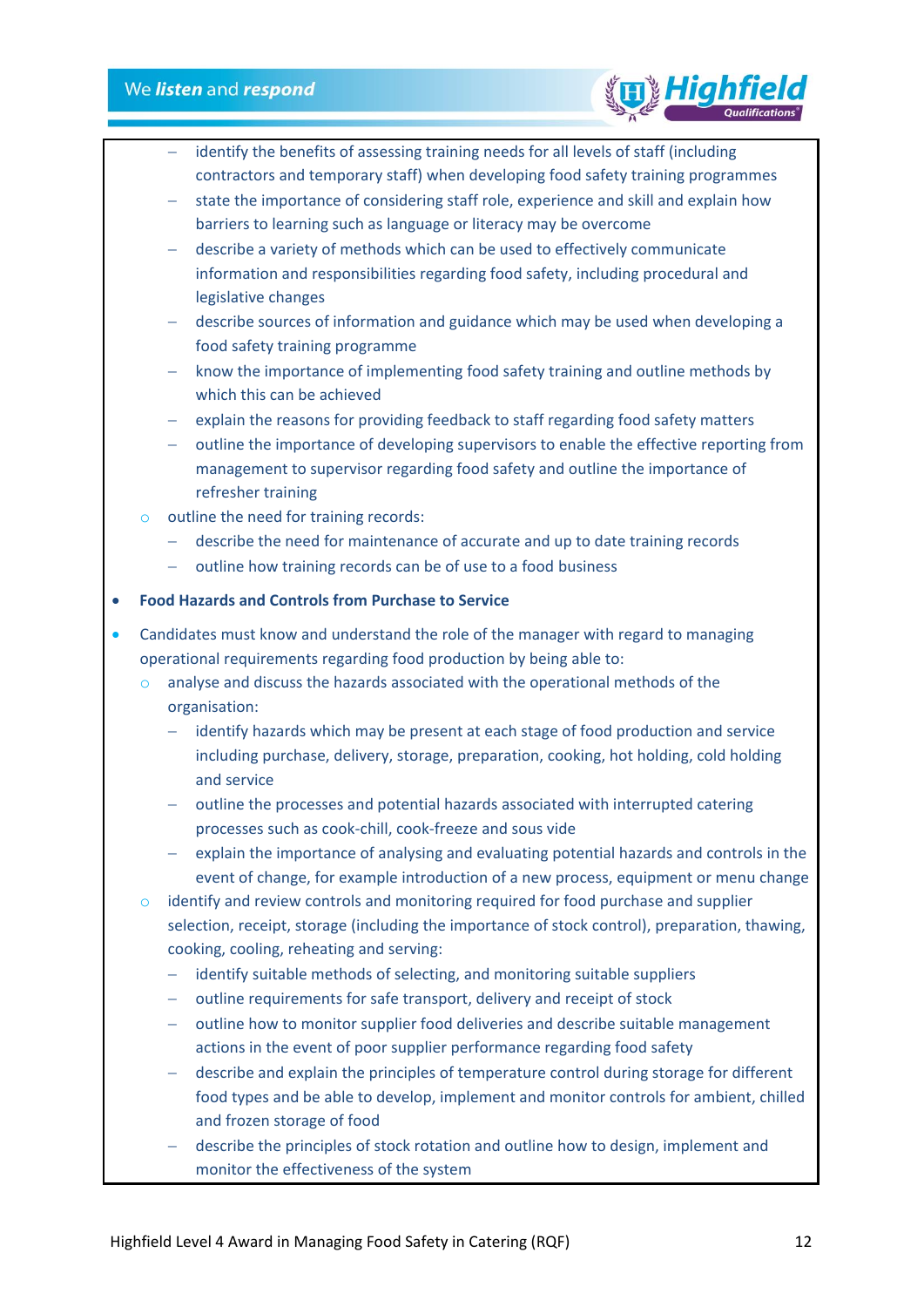− state the requirements of statutory date marking of food and explain the terms 'use by' and 'best before' and outline rules regarding labelling of both packaged and open foods

High

- − describe the types of food packaging available which is designed to reduce the risk of contamination
- − outline the role of management regarding the production and service of safe food, including the need to identify staffing requirements and provision of other adequate resources
- identify the role of management regarding provision of suitable resources, equipment and procedures regarding transportation of food and outside catering events
- − outline extra controls which may be required when providing food to vulnerable groups or in non-routine circumstances such as airline catering
- − develop, implement, monitor and explain suitable procedures for thawing, chilling, freezing, preparation, cooking, reheating, hot holding, display (ambient, frozen and chilled, packaged and open) and service and transportation of food
- − outline the legal and recommended temperatures and conditions for storage, preparation, cooking, cooling, display, transportation and sale of hot, frozen and chilled foods

#### • **The Design and Construction of Food Premises and Equipment**

- Candidates must be aware of their role in reducing risks of food contamination from premises and equipment by being able to:
	- $\circ$  outline the requirements regarding site selection, construction materials and finishes:
		- − describe how site selection, construction materials have an important role in securing and maintaining food safety
		- − outline considerations which should be made regarding selection, construction and finishes for mobile and temporary food production areas
	- o discuss the role of management regarding satisfactory design and construction of food premises and equipment:
		- − identify the role of the manager when selecting new food equipment and premises (including temporary premises)
		- − describe the role of the manager with regard to maintenance programmes, including establishing priorities for repair and improvements based on food safety risk
	- o explain the importance of linear workflow, including segregation of processes:
		- − identify how linear workflow helps to prevent cross contamination
		- − discuss the hygienic principles for design and use of food premises and equipment
		- − outline principles for selection, siting and maintenance of food equipment
		- − outline principles for selection, siting and maintenance of chillers, refrigerators and frozen storage units
	- o discuss the need for provision of washing facilities, ventilation, lighting and water, effluent and waste disposal:
		- − describe the requirements for washing facilities, ventilation, lighting, water, effluent and waste disposal and outline associated hazards and controls for each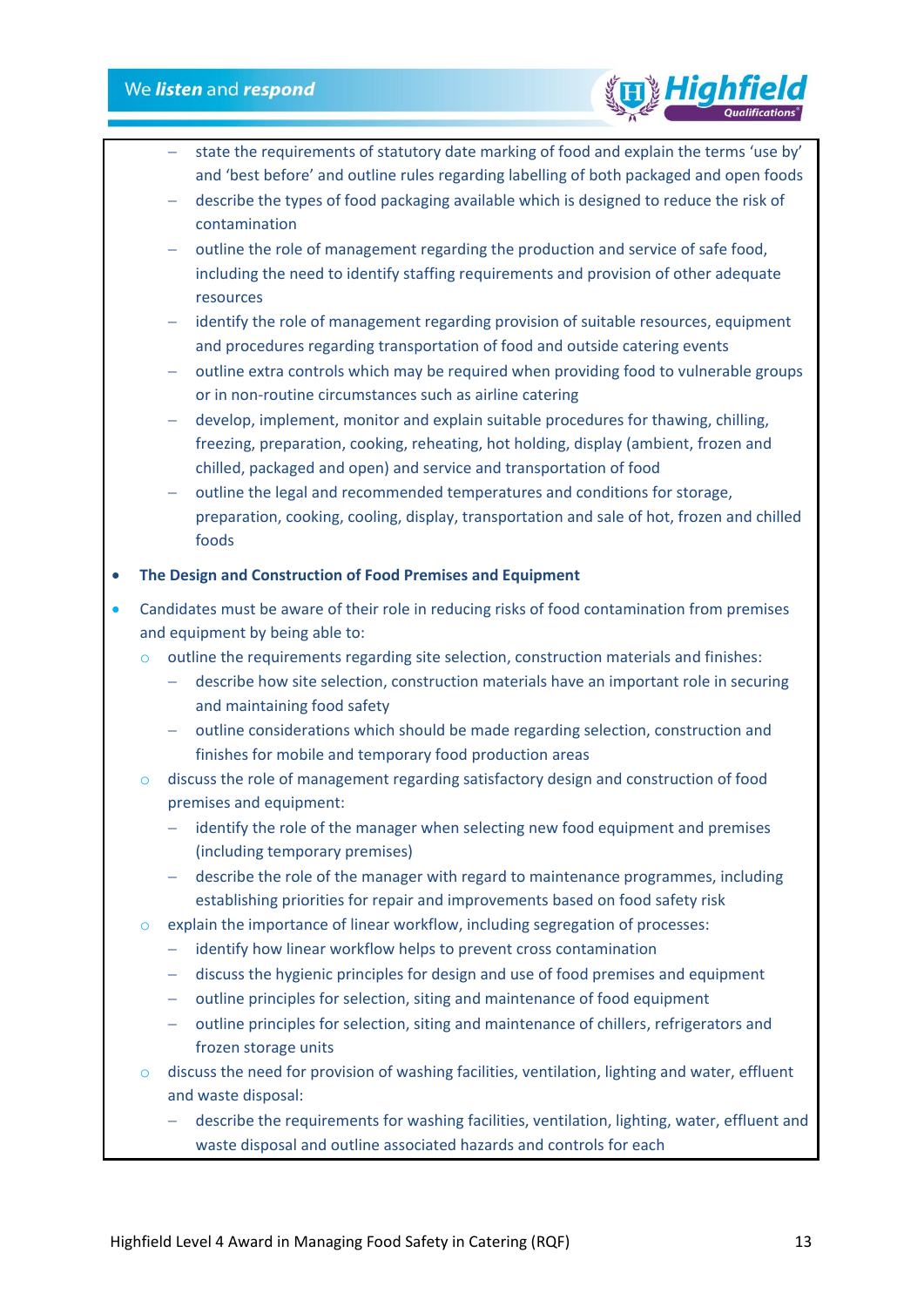- − describe hand wash and drying facilities which must be available for use by food handlers
- − explain why refuse, waste and unfit food should be stored and disposed of correctly and outline methods of achieving this in a food business
- o outline the legal requirements for design and maintenance of food premises:
	- − identify how suitable design can assist a food business to comply with legislative requirements

## • **Cleaning and Disinfection**

- Candidates must understand the importance of effective cleaning and disinfection in food premises and be able to:
	- discuss the management role regarding the principles and importance of cleaning and disinfection:
		- − identify how effective cleaning and disinfection of food premises and equipment assists in maintaining food safety
		- − discuss the principles of cleaning and disinfection processes (including clean in place) and describe appropriate methods of cleaning and disinfection
		- − describe how to store cleaning materials and equipment correctly
		- − discuss how to manage difficulties in cleaning premises and equipment
	- $\circ$  discuss the management role with regard to the systems of organising, controlling and monitoring cleaning and disinfection to assist in ensuring the safe production of food
	- $\circ$  outline the legal requirements relating to cleaning and disinfection of food premises
	- o outline the properties and functions of cleaning chemicals:
		- − state the energies required for cleaning
		- − describe the functions and desirable qualities of detergents, disinfectants and sanitisers and outline when and how each should be used
	- o determine and implement cleaning schedules to help ensure effective cleaning

## • **Pest Management**

- Candidates will know and understand their responsibilities regarding the implementation of operational procedures regarding pest control and be able to:
	- o discuss the hazards and controls involving food pests:
		- − outline the hazards associated with pests and explain why pests must be controlled within the food industry
		- − explain the actions that should be taken by food handlers, supervisors and managers if evidence of pests is found
		- − outline the managers role regarding developing, implementing and monitoring a pest control policy and describe the importance of keeping up to date records
	- $\circ$  describe the main food pests and their habits:
		- − identify characteristics and habitat of the main food pests, including rodents, insects and birds and identify how to detect signs of an infestation
		- − describe conditions that pests require to thrive
	- o identify the principles of pest control: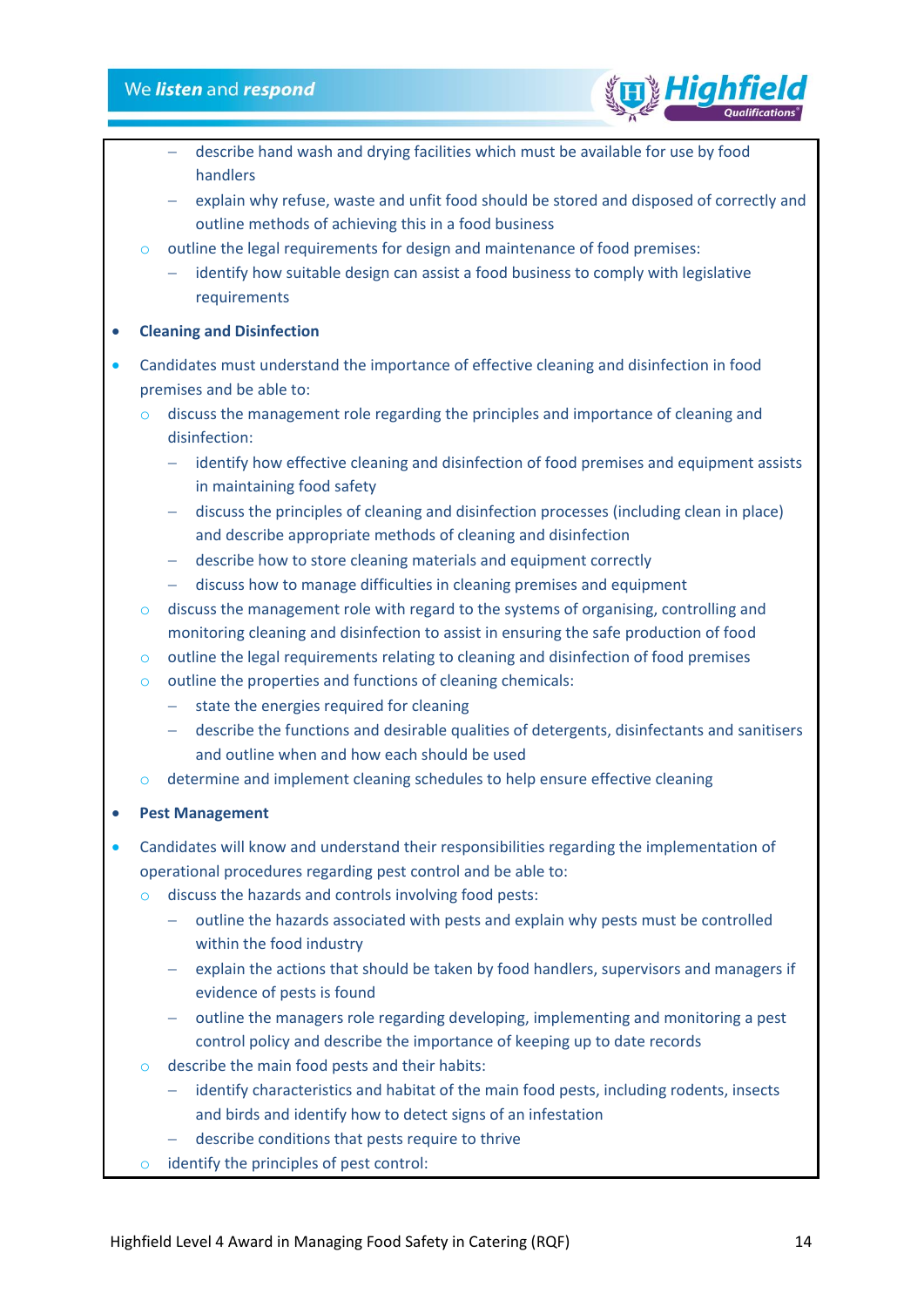

- list and explain the main types of environmental, physical and chemical controls for different pests and outline the benefits and limitations of each
- − know the importance of proofing and good housekeeping in relation to pest control
- o describe the considerations to be made when selecting pest control contractor:
	- − identify how a pest contractor should be selected and the criteria that may be used to ensure they are suitable
	- − explain the importance of monitoring the activities of the pest controller
- o outline the legal provisions relating to pest control in food businesses

## • **Food Safety Management and HACCP**

• Candidates will know and understand their role in developing, implementing, monitoring, reviewing and evaluating the implementation of food safety management procedures and be able to:

o describe the concept of HACCP and have the knowledge to implement an effective food safety management system based on HACCP principles food safety procedures:

- − Identify the origin and purpose of HACCP based food safety systems and provide examples of different systems (such as CODEX HACCP, Safer Food Better Business, CookSafe, Safe Catering) and identify how they can be used by different food businesses
- − explain how the development and effective implementation of food safety management systems will benefit both consumers and food businesses
- − describe how food safety management systems may be developed, implemented and maintained within a food business
- − identify and give examples of, expert guidance and support that a food business may need to develop and implement food safety management systems
- $\circ$  know the preliminary steps required prior to implementing a food safety management system:
	- − explain the basic terminology of HACCP
	- − explain what is meant by a pre-requisite programme, and explain the importance of prerequisites in a food business
	- − identify the importance of a team approach when developing a HACCP study and discuss the attributes and roles required for team members
	- − outline training which HACCP team members require
	- − list and describe the seven principles of HACCP
	- − explain the importance of determining the scope of the HACCP study and terms of reference and discuss how to prepare a process flow diagram
	- − explain the importance of conducting a hazard analysis and describe how it may be carried out
	- − describe the purpose of control measures and provide examples of controls which can be applied during production and service of food
	- − describe the significance of determining critical steps in the process and identify how they may be identified using the decision tree
	- − outline the criteria that should be used to establish critical limits, tolerances and target levels at each critical control point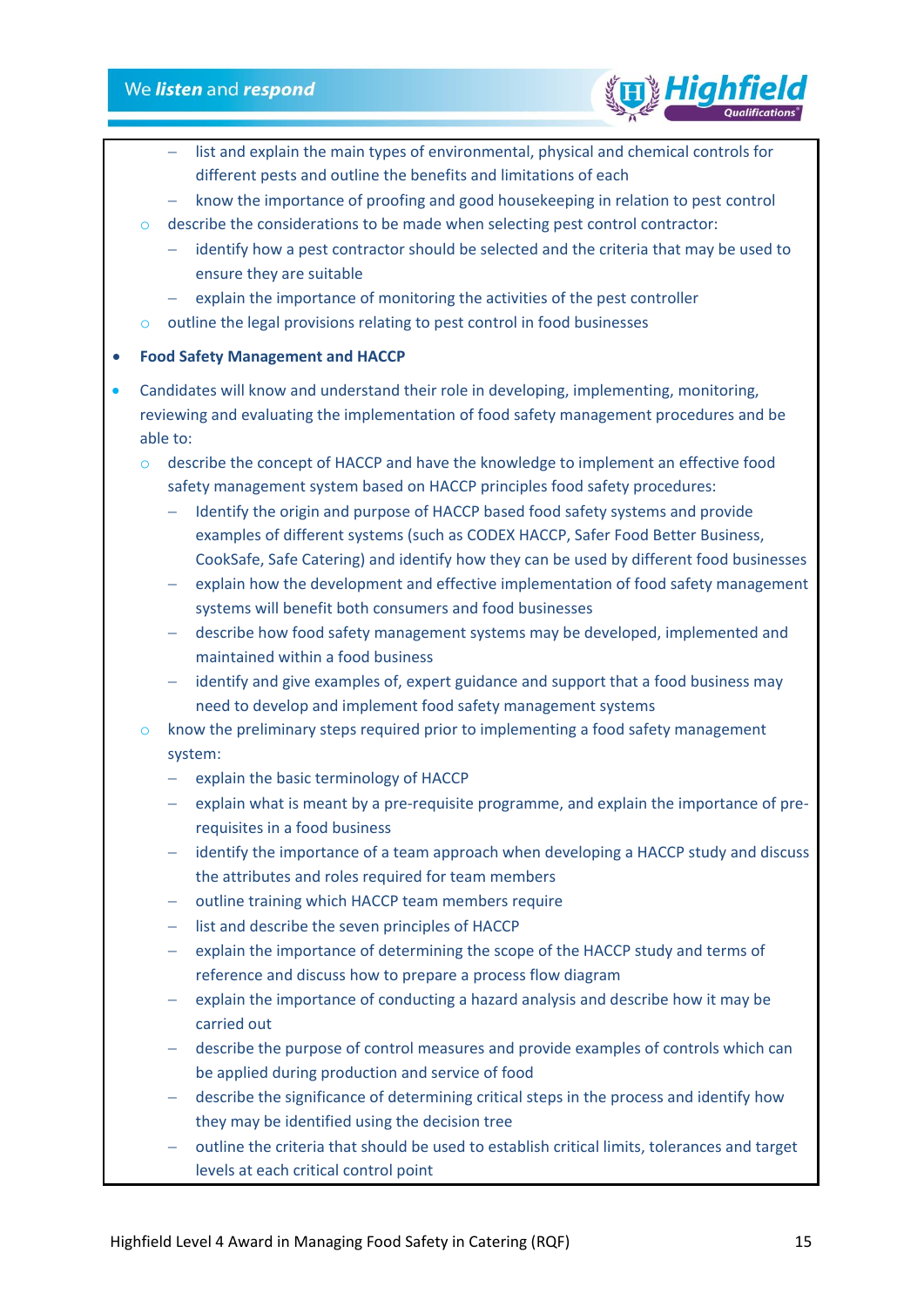

- explain the importance of developing and implementing suitable monitoring procedures and identify how these can be developed and give examples of a variety of monitoring methods which may during production and service of food
- explain the importance of establishing suitable accurate recording systems and describe a monitoring records which may be produced for production and service of food
- − explain the managers role with regard to establishing roles, responsibilities and reporting routes for the monitoring and supervision of control measures
- − identify types of failures which may occur at critical control points and determine suitable corrective actions which may be applied during production and service of food
- − explain the managers role with regard to establishing roles, responsibilities and reporting routes for corrective action plans
- − explain why corrective action plans should be established in advance of failures and how this can help to prevent food safety problems
- − describe procedures to verify the effectiveness of the food safety management system
- − describe documentation that should be developed as part of a HACCP study
- outline the legal requirements for food safety management systems

## • **The Role of the Manager**

- Candidates must have an understanding of the role of the manager in securing food safety, and be able to:
	- o discuss managers role in ensuring food safety
	- o outline methods by which management of food safety can be achieved:
		- − outline the managers role regarding developing, implementing, monitoring, reviewing, evaluating and reviewing food safety procedures
		- − describe ways to determine the success of food safety management procedures and outline how to audit, review and improve food safety management procedures
		- − explain the importance of regular review of procedures and identify when planned and urgent reviews should take place
	- o explain the importance of allocation of responsibilities within a food organisation:
		- state why all staff within a food business have responsibilities for food safety and outline the importance of clear reporting routes
		- − explain the role and responsibilities of food handlers with regard to food safety, including following procedures and monitoring of controls
		- − explain the role and responsibility of supervisors with regard to food safety
		- − describe how effective supervision procedures can assist in ensuring food safety and outline methods of developing, implementing, monitoring evaluating and reviewing those procedures
	- $\circ$  describe the importance of a food safety policy and outline the content of a typical food safety policy:
		- − explain general content and importance of a food safety policy with reference to both routine and non-routine procedures
		- explain the importance of including policies and procedures regarding investigation of food poisoning allegations and customer complaints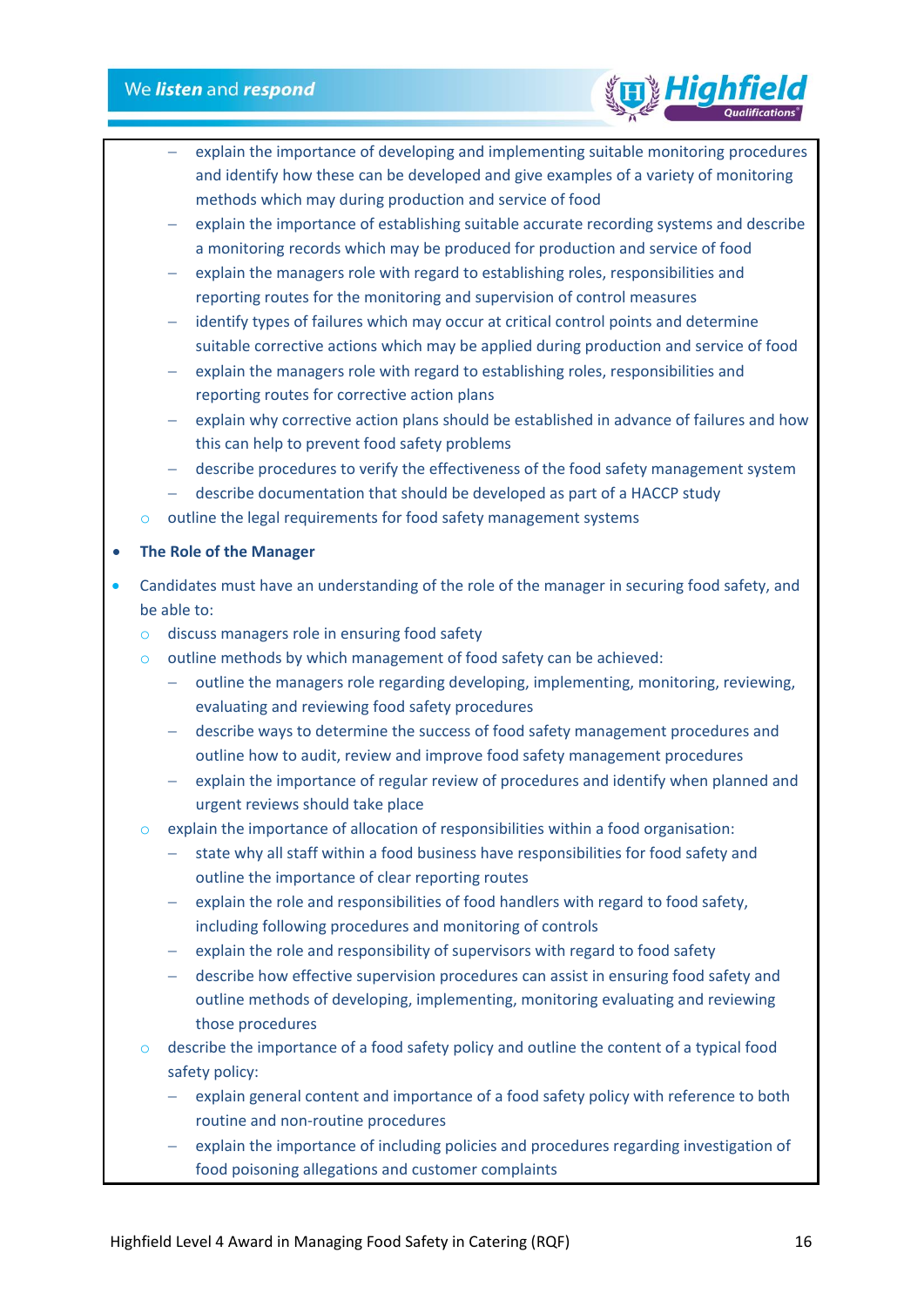

- $\circ$  outline the sources of information available:
	- − identify other relevant sources of further information advice and guidelines relating to food safety and identify when this may be required
- o identify strategies for promoting a good safety culture within a food business:
	- − explain the importance of developing a positive food safety culture within a food business
	- − identify strategies to achieving, maintain and improve a positive food safety culture, for example effective development and communication of food safety procedures, provision of training and other resources, encouraging feedback, having clear reporting routes
- **Food Safety Legislation and Enforcement**
- Candidates must have an understanding of the need for food law and food safety enforcement and be able to:
	- o recognise and understand the main food safety legislation:
		- − understand the format of UK and European legislation relating to food safety and know how EC legislation applies to member states
		- − explain the key elements of current UK food safety legislation, in particular with regard to the safe production and service of safe food and evaluate the requirements to ensure compliance in a variety of food businesses
	- o explain the role of authorised officers and enforcement authorities:
		- − know how legislation is applied
		- − understand the role of enforcement authorities and authorised officers
	- o understand the purpose of codes of practice and industry guides:
		- − describe the purpose of codes and practice and industry guides
	- o outline the power of authorised officers and criteria for prosecution:
		- − outline actions that may be taken by enforcement officers
		- know the implications of non-compliance with food safety legislation and the penalties which can be applied
		- explain the defence of due diligence in the food industry
		- explain the role of the manager with regard to development, maintenance and monitoring food safety and explain how this will contribute to a due diligence defence